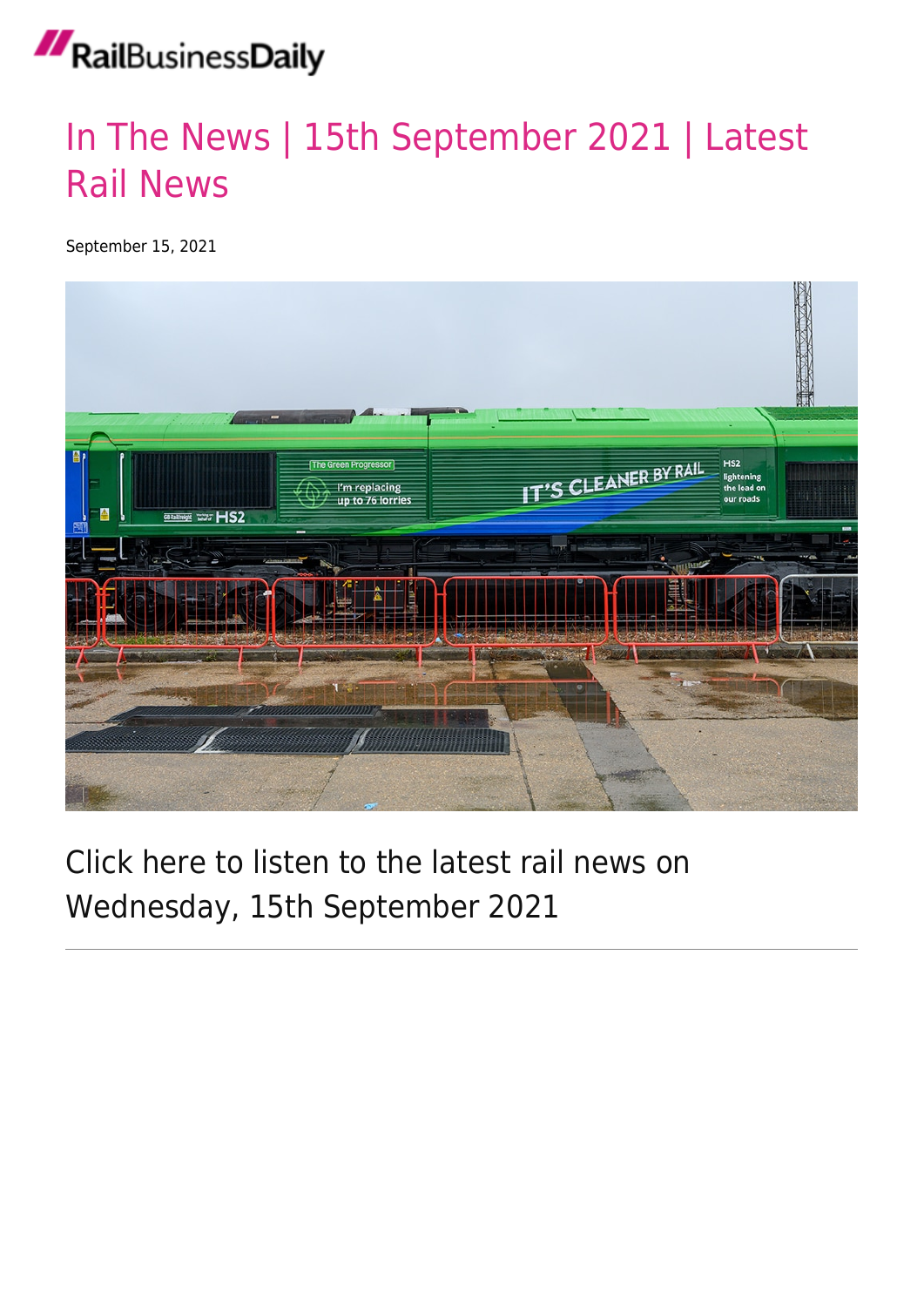# RailBusinessDaily



## We are Coyle

**Established in 1988, Coyle are one** of the UK's largest family-run recruitment agencies

The latest rail news on Wednesday, 15th September 2021

Fire crews are tackling a blaze on board a passenger train at Cupar railway station – disrupting the main railway line between Aberdeen and Edinburgh.

An article on the Evening Express says emergency services were called to the scene at around 5.45am this morning.

It is understood to have involved a Caledonian Sleeper service, but it is not known if any passengers were on board at the time.

South Western Railway (SWR) has become the first train operator in the UK to partner with Missing People, becoming a part of the charity's "Safeguarding Briefing Network" (SBN).

The initiative will see SWR, along with a network of other organisations, receive notifications from Missing People when there is a likelihood that staff may come into contact with a missing person.

These alerts will then be shared confidentially amongst selected teams, so staff can be on the lookout for loved ones.

#### [Click here for more details.](https://news.railbusinessdaily.com/south-western-railway-partners-with-missing-people-charity-to-help-identify-missing-loved-ones/)

Network Rail has completed upgrades at Hayes & Harlington station ahead of the Elizabeth line opening in the first half of 2022.

It is the sixth TfL Rail station to be upgraded to provide step-free access in the past seven months as part of the Crossrail project.